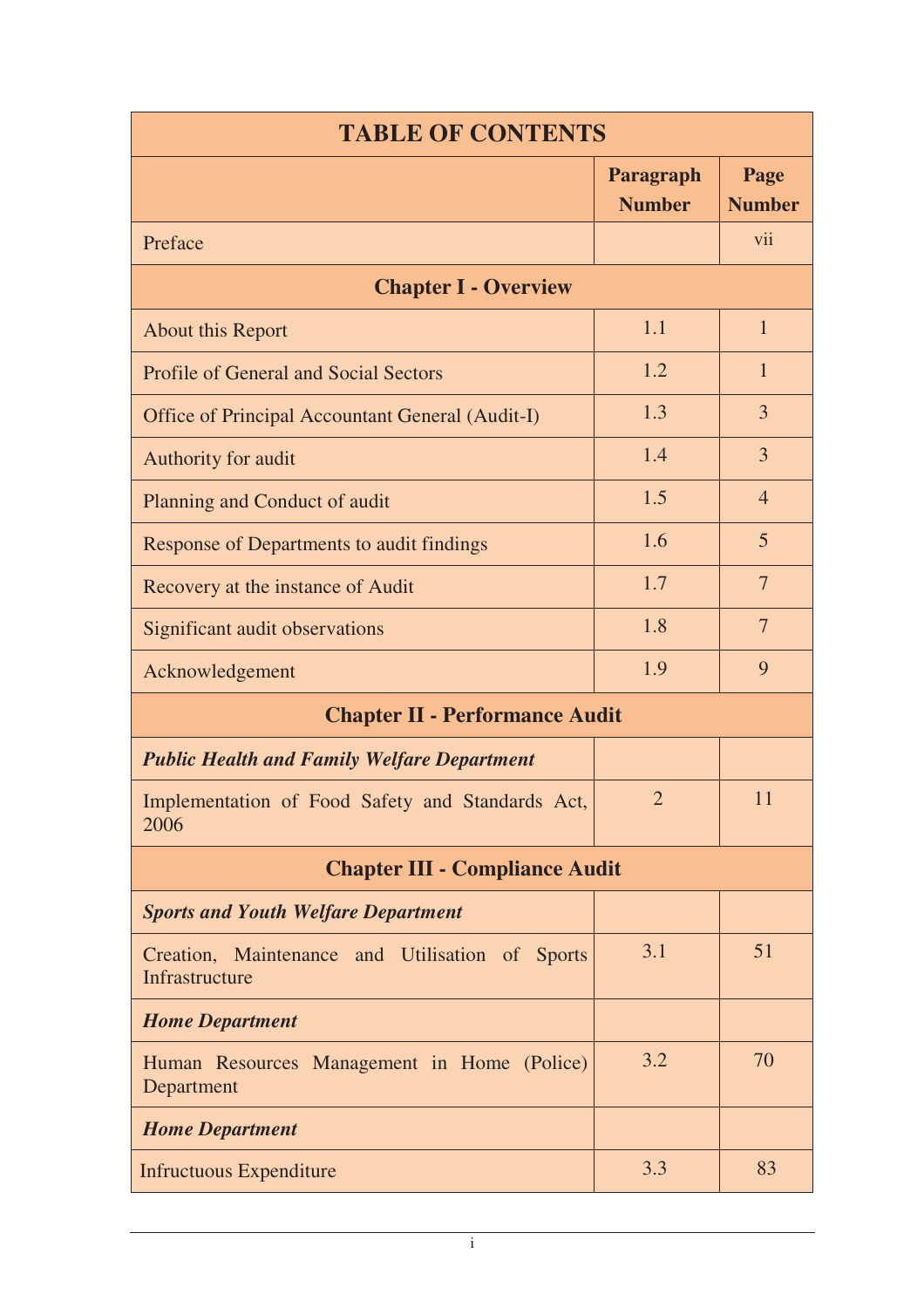| <b>TABLE OF CONTENTS</b>         |                            |                       |
|----------------------------------|----------------------------|-----------------------|
|                                  | Paragraph<br><b>Number</b> | Page<br><b>Number</b> |
| <b>Tribal Affairs Department</b> |                            |                       |
| Suspected fraudulent drawals     | 3.4                        | 84                    |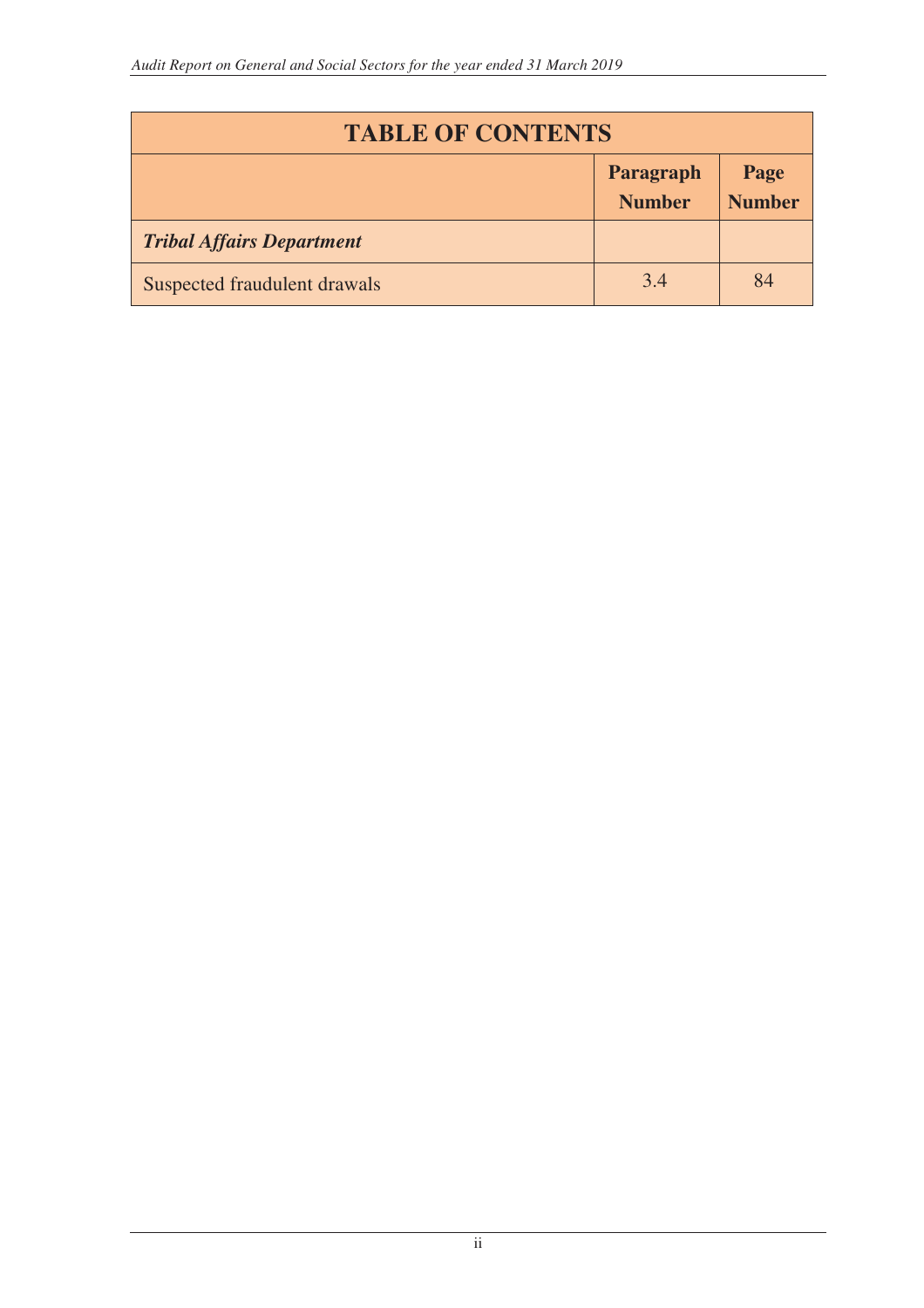| <b>LIST OF APPENDICES</b>        |                                                                                                                      |                       |  |
|----------------------------------|----------------------------------------------------------------------------------------------------------------------|-----------------------|--|
| <b>Appendix</b><br><b>Number</b> | <b>Details</b>                                                                                                       | Page<br><b>Number</b> |  |
| 1.1                              | Department-wise break-up of outstanding Inspection<br><b>Reports and Paragraphs</b>                                  | 91                    |  |
| 1.2                              | Action Taken Notes on PAC recommendations to be<br>received from Government of Madhya Pradesh as of 31<br>March 2020 | 93                    |  |
| 2.1                              | Set-up of Food Safety Administration                                                                                 | 95                    |  |
| 2.2                              | List of selected Food Business Operators                                                                             | 96                    |  |
| 2.3                              | <b>Statement showing Food Safety Structure</b>                                                                       | 101                   |  |
| 2.4                              | <b>Status of Sanctioned and working posts</b>                                                                        | 104                   |  |
| 2.5                              | Details of departments to whom instructions were issued<br>for license/ registration of FBOs                         | 105                   |  |
| 2.6                              | Statement showing details of district-wise and year-wise<br>regulatory samples drawn and analysed                    | 106                   |  |
| 2.7                              | Achievement<br>showing<br>Target<br>Statement<br>and<br>of<br>regulatory samples for FSO                             | 109                   |  |
| 2.8                              | showing Target<br>Achievement<br>Statement<br>and<br><sub>of</sub><br>surveillance samples for FSO                   | 111                   |  |
| 2.9                              | Statement showing the details of district-wise and year-<br>wise surveillance samples drawn and analysed             | 113                   |  |
| 2.10                             | Statement showing details of drawal and analysis of<br>milk and milk product samples                                 | 116                   |  |
| 2.11                             | Statement showing the details of samples taken during<br>festivals                                                   | 119                   |  |
| 2.12                             | Statement showing details of Holy places and Religious<br>fair covered in audit                                      | 121                   |  |
| 2.13                             | <b>Status of Prosecution Cases</b>                                                                                   | 122                   |  |
| 2.14                             | showing details of penalty imposed,<br>Statement<br>recovered and outstanding                                        | 125                   |  |
| 3.1.1                            | Statement showing Need Assessment for creation of<br>sports facilities                                               | 127                   |  |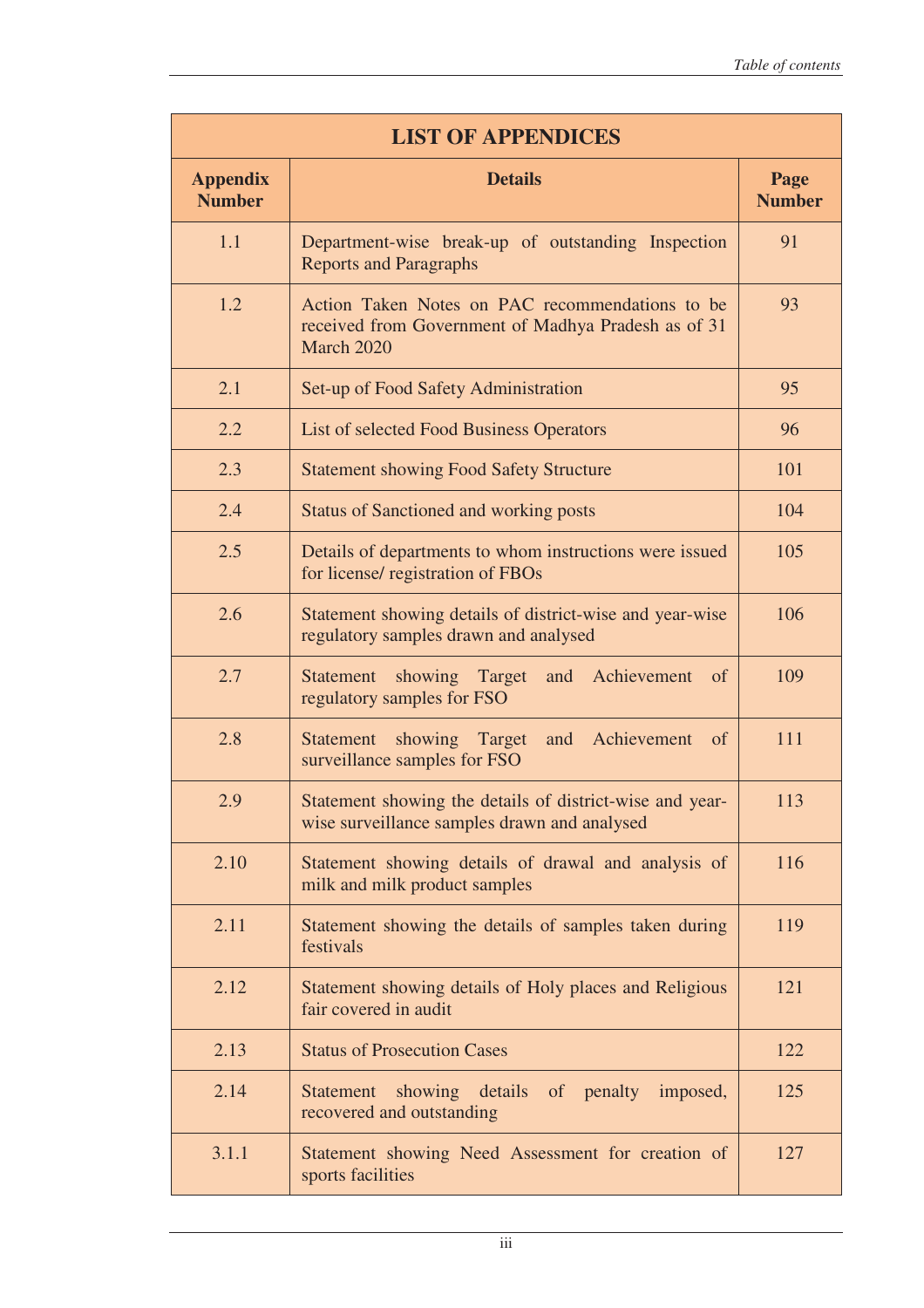| <b>LIST OF APPENDICES</b>        |                                                                                                                                                                                                                          |                       |  |
|----------------------------------|--------------------------------------------------------------------------------------------------------------------------------------------------------------------------------------------------------------------------|-----------------------|--|
| <b>Appendix</b><br><b>Number</b> | <b>Details</b>                                                                                                                                                                                                           | Page<br><b>Number</b> |  |
| 3.1.2                            | Statement showing nature of Sports Infrastructure<br>available in the State                                                                                                                                              | 132                   |  |
| 3.1.3                            | Statement showing unequal distribution of Sports<br>Infrastructure                                                                                                                                                       | 133                   |  |
| 3.1.4                            | Statement showing delayed completion of works                                                                                                                                                                            | 135                   |  |
| 3.1.5                            | Statement showing non-imposition of Liquidated<br>damages for delay in supply of equipment                                                                                                                               | 138                   |  |
| 3.2.1                            | Details of vacant posts received from various branches<br>of the police department and subsequent proposal for<br>recruitment sent by the Selection/Recruitment Branch,<br>PHQ to the recruitment agency (MPPEB, Bhopal) | 142                   |  |
| 3.2.2                            | Details of district-wise posting of Inspectors, SIs, ASIs,<br><b>HCs and Constables in Police Stations</b>                                                                                                               | 145                   |  |
| 3.2.3                            | Details of district-wise defunct <i>chowkis</i>                                                                                                                                                                          | 150                   |  |
| 3.2.4                            | Details of number of crimes recorded and staff posted in<br><b>Police Stations</b>                                                                                                                                       | 151                   |  |
| 3.4.1                            | Details of office copy of bills/vouchers vide which<br>excess amount deposited in the Bank A/c No.<br>32230143507 of Kedradhyaksha Vetan<br>Kendra,<br>Udaigarh, Alirajpur                                               | 159                   |  |
| 3.4.2                            | Fraudulent double drawal of personal benefits of<br>retired/deceased employees                                                                                                                                           | 162                   |  |
| 3.4.3                            | Details of double drawal of honorarium of guest teachers                                                                                                                                                                 | 163                   |  |
| 3.4.4                            | Details of amounts deposited into bank account of <i>Vikas</i><br>Khand Shiksha Adhikari, Udaigarh, Alirajpur (A/c No.<br>11940100002370, Bank of Baroda)                                                                | 164                   |  |
| 3.4.5                            | I- Statement showing details of amounts transferred to<br>the officials/relatives of officials of O/o the BEO,<br>Udaigarh, Alirajpur                                                                                    | 165                   |  |
|                                  | II- Statement showing incumbency in the office of BEO,<br>Udaigarh, Alirajpur during December 2013 to June 2017                                                                                                          |                       |  |
| 3.4.6                            | showing details of amounts drawn and<br>Statement                                                                                                                                                                        | 166                   |  |